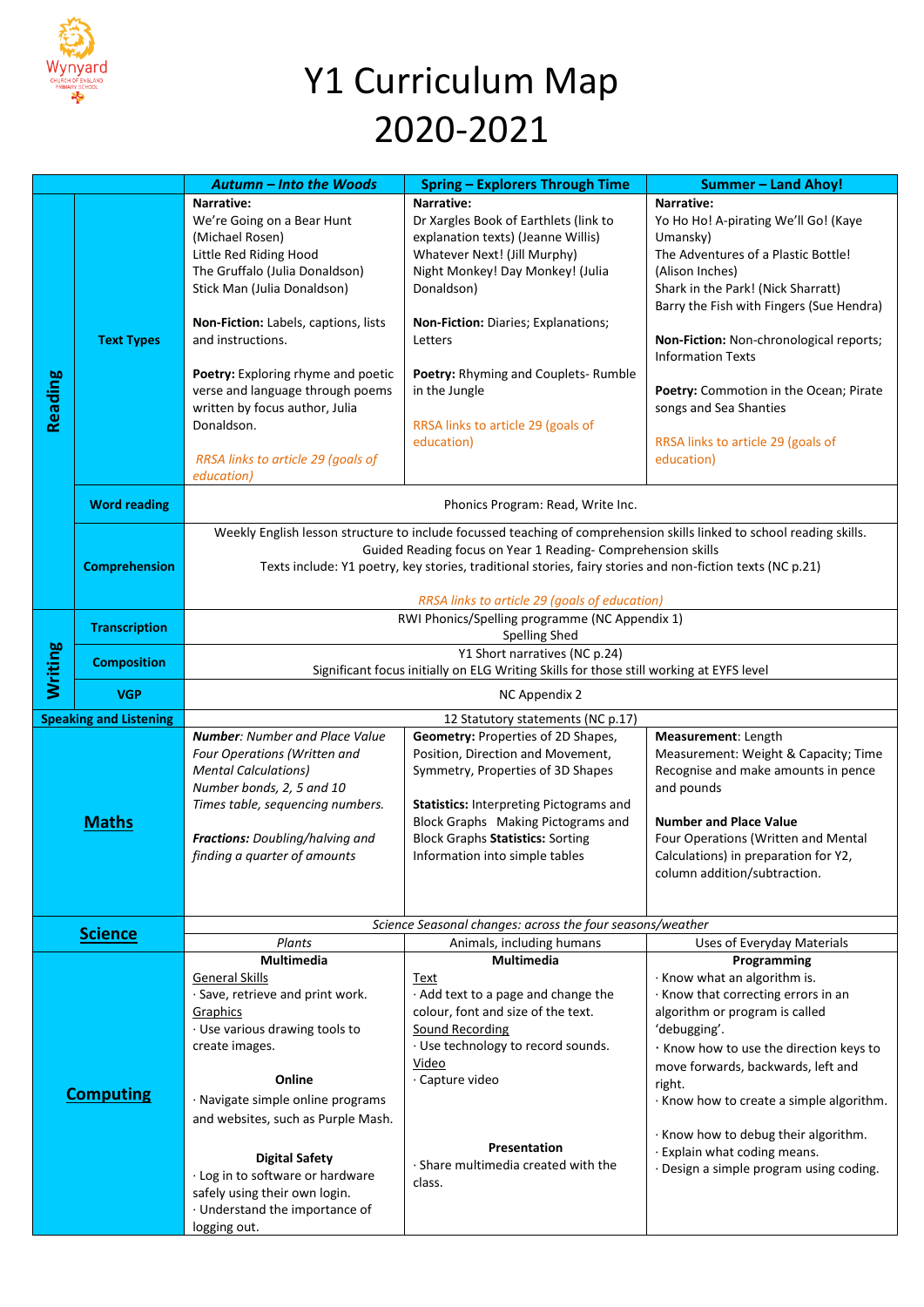

## Y1 Curriculum Map 2020-2021

|                  | <b>Information Technology</b>                     | Data (Maths Project)                                                                                                                                     |                                             |
|------------------|---------------------------------------------------|----------------------------------------------------------------------------------------------------------------------------------------------------------|---------------------------------------------|
|                  | · Understand what is meant by                     | · Sort items using a range of criteria.                                                                                                                  |                                             |
|                  | 'technology'.                                     | Contribute to the collection of data.                                                                                                                    |                                             |
|                  | · Talk about types of technology                  | · Create a simple pictogram.                                                                                                                             |                                             |
|                  | used in school and out of school.                 | · Discuss what a pictogram shows.                                                                                                                        |                                             |
|                  |                                                   | · Can navigate around a spreadsheet.                                                                                                                     |                                             |
|                  |                                                   | · Can explain what rows and columns                                                                                                                      |                                             |
|                  |                                                   |                                                                                                                                                          |                                             |
|                  |                                                   | are.                                                                                                                                                     |                                             |
|                  |                                                   | · Enter data into cells.                                                                                                                                 |                                             |
|                  | Changes within living memory                      | <b>Significant People and Events:</b>                                                                                                                    | <b>Significant People: Captain Cook</b>     |
|                  | How has Wynyard changed?                          | <b>Ed Stafford</b>                                                                                                                                       |                                             |
|                  | (Linked to move to change in                      | David Attenborough                                                                                                                                       | <b>Historical Significance</b>              |
|                  | School site)                                      | Tim Peake/Space X vs Neil Armstrong                                                                                                                      | · Use stories to encourage children to      |
|                  |                                                   | Scott/Shackleton vs Henry Worsley                                                                                                                        | distinguish between fact and fiction.       |
|                  | <b>Chronological Knowledge and</b>                |                                                                                                                                                          |                                             |
|                  | Understanding                                     | <b>Chronological Knowledge and</b>                                                                                                                       |                                             |
|                  | Sequence events in their life.                    | <b>Understanding</b>                                                                                                                                     | <b>Historical enquiry</b>                   |
|                  | · Match objects to people of                      | · Sequence 3 or 4 artefacts from                                                                                                                         | · Find answers to simple questions about    |
|                  | different ages.                                   | distinctly different periods of time.                                                                                                                    | the past from sources of information e.g.   |
|                  |                                                   |                                                                                                                                                          | artefacts.                                  |
|                  | Knowledge and understanding of                    | Knowledge and understanding of                                                                                                                           |                                             |
|                  | events, people and changes in the                 | events, people and changes in the                                                                                                                        |                                             |
|                  | past.                                             | past.                                                                                                                                                    |                                             |
| <b>History</b>   | Recognise the difference between                  | · Know and recount episodes from                                                                                                                         |                                             |
|                  | past and present in their own and                 | stories about the past.                                                                                                                                  |                                             |
|                  | others' lives.                                    |                                                                                                                                                          |                                             |
|                  |                                                   | <b>Historical Significance</b>                                                                                                                           |                                             |
|                  |                                                   | · Compare adults talking about the past                                                                                                                  |                                             |
|                  |                                                   | - how reliable are their memories?                                                                                                                       |                                             |
|                  |                                                   |                                                                                                                                                          |                                             |
|                  |                                                   | <b>Historical enquiry</b>                                                                                                                                |                                             |
|                  |                                                   | · Find answers to simple questions                                                                                                                       |                                             |
|                  |                                                   |                                                                                                                                                          |                                             |
|                  |                                                   |                                                                                                                                                          |                                             |
|                  |                                                   | about the past from sources of                                                                                                                           |                                             |
|                  |                                                   | information e.g. artefacts.                                                                                                                              |                                             |
|                  |                                                   | <b>Organisation and communication</b><br>Shows knowledge and understanding about the past in different ways (e.g. role play, drawing, writing, talking). |                                             |
|                  |                                                   |                                                                                                                                                          |                                             |
|                  | <b>Fieldwork</b>                                  | <b>Interpretation of Geographical</b>                                                                                                                    | <b>Communicating Geographical</b>           |
|                  | Recognise and make observations                   | <b>Information</b>                                                                                                                                       | <b>Information</b>                          |
|                  | to study the Geography of School,                 | · Identify the UK and its countries and                                                                                                                  | · Follow directions (left/right, near/ far  |
|                  | e.g. drawing pictures, taking                     | seas using world maps, atlases and                                                                                                                       | and can draw a simple picture map.          |
|                  | photographs, colleting simple data.               | globes with support.                                                                                                                                     | · Suggest own symbols for real and/ or      |
|                  |                                                   | · I can use aerial photographs to                                                                                                                        | imaginary maps.                             |
|                  | <b>Interpretation of Geographical</b>             | recognise geographical features.                                                                                                                         | · Use relative vocabulary e.g. Bigger       |
|                  | <b>Information</b>                                |                                                                                                                                                          | smaller.                                    |
|                  | · I can use aerial photographs to                 | <b>Knowledge Acquisition:</b>                                                                                                                            |                                             |
|                  | recognise geographical features.                  | Locational knowledge of the UK and                                                                                                                       | <b>Knowledge Acquisition:</b>               |
|                  |                                                   | wider World.                                                                                                                                             | Weather and climate- climate change         |
|                  | <b>Knowledge Acquisition:</b>                     |                                                                                                                                                          |                                             |
|                  | Geography of the school and its                   | Knowledge of climates in different                                                                                                                       | <b>Educational Beach School Visit.</b>      |
| <b>Geography</b> | grounds- creating and interpreting                | locations around the World.                                                                                                                              |                                             |
|                  | maps.                                             |                                                                                                                                                          | RRSA links to article 29 (goals of          |
|                  | Key physical and human features of                |                                                                                                                                                          | education)                                  |
|                  | the local environment.                            |                                                                                                                                                          |                                             |
|                  |                                                   | RRSA links to article 29 (goals of                                                                                                                       | RRSA links to article 31 (leisure, play and |
|                  | Locational knowledge of Wynyard<br>within the UK. | education)                                                                                                                                               | culture)                                    |
|                  |                                                   |                                                                                                                                                          |                                             |
|                  | RRSA links to article 29 (goals of                | RRSA links to article 31 (leisure, play<br>and culture)                                                                                                  |                                             |
|                  | education)                                        |                                                                                                                                                          |                                             |
|                  | RRSA links to article 31 (leisure,                |                                                                                                                                                          |                                             |
|                  | play and culture)                                 |                                                                                                                                                          |                                             |
|                  |                                                   |                                                                                                                                                          |                                             |